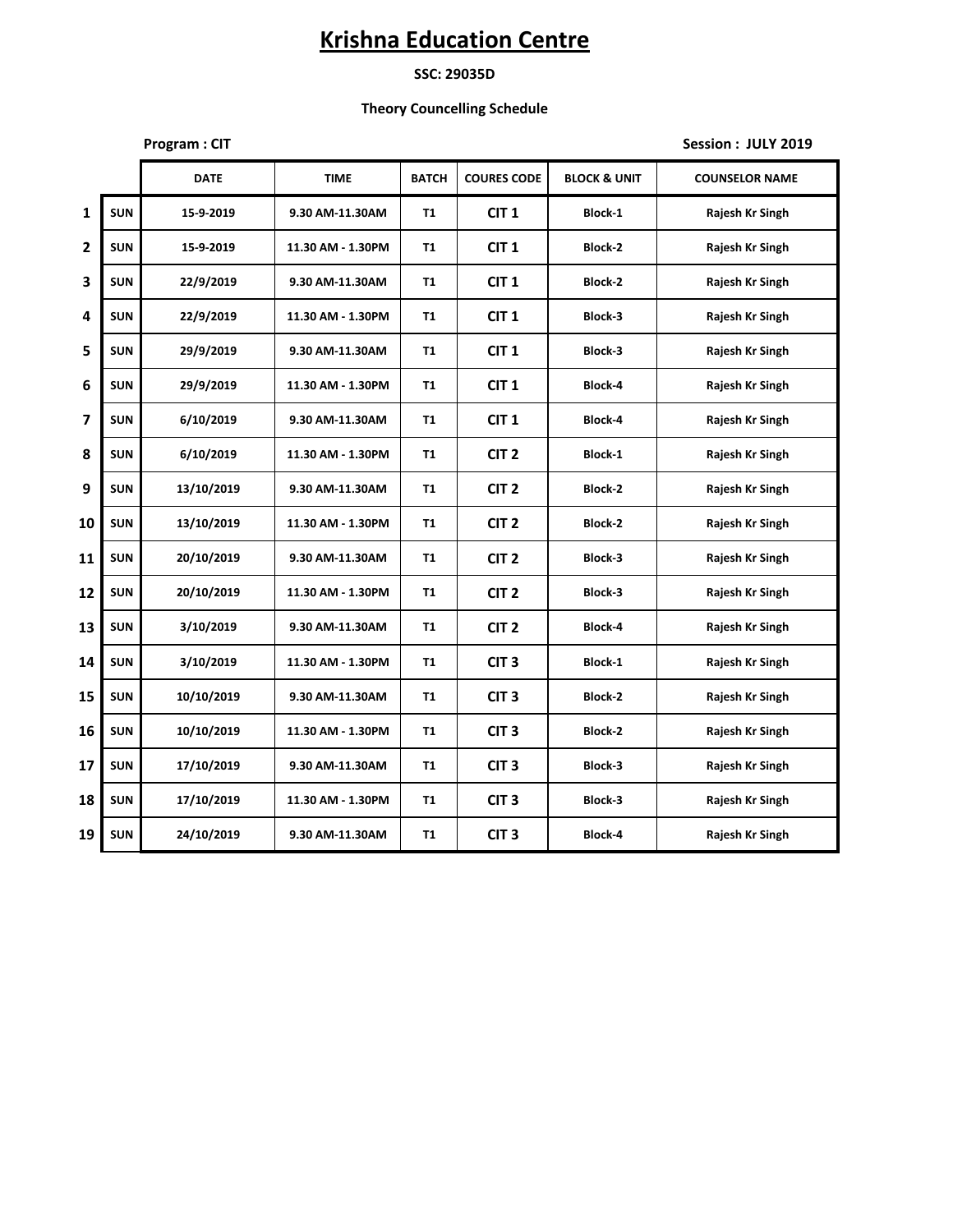### **SSC: 29035D**

### **Practical Councelling Schedule**

| Program: CIT | Session: JULY 2019 |              |                    |                         |                          |
|--------------|--------------------|--------------|--------------------|-------------------------|--------------------------|
| <b>DATE</b>  | <b>TIME</b>        | <b>BATCH</b> | <b>COURES CODE</b> | <b>BLOCK &amp; UNIT</b> | <b>COUNSELOR NAME</b>    |
| 19-9-2019    | 3.00PM-6.00PM      | <b>P1.P2</b> | <b>CITL 001</b>    |                         | Rajesh Kr Singh, Archana |
|              |                    |              |                    |                         |                          |

|                         |            | <b>DATE</b> | <b>TIME</b>   | <b>BATCH</b> | <b>COURES CODE</b> | <b>BLOCK &amp; UNIT</b> | <b>COUNSELOR NAME</b>    |
|-------------------------|------------|-------------|---------------|--------------|--------------------|-------------------------|--------------------------|
| $\mathbf{1}$            | <b>THU</b> | 19-9-2019   | 3.00PM-6.00PM | P1, P2       | <b>CITL 001</b>    |                         | Rajesh Kr Singh, Archana |
| $\mathbf{2}$            | <b>FRI</b> | 20-9-2019   | 3.00PM-6.00PM | P1, P2       | <b>CITL 001</b>    |                         | Rajesh Kr Singh, Archana |
| 3                       | <b>THU</b> | 26/9/2019   | 3.00PM-6.00PM | P1, P2       | <b>CITL 001</b>    |                         | Rajesh Kr Singh, Archana |
| 4                       | <b>FRI</b> | 27/9/2019   | 3.00PM-6.00PM | P1, P2       | <b>CITL 001</b>    |                         | Rajesh Kr Singh, Archana |
| 5                       | <b>THU</b> | 3/10/2019   | 3.00PM-6.00PM | P1, P2       | <b>CITL 001</b>    |                         | Rajesh Kr Singh, Archana |
| 6                       | <b>FRI</b> | 4/10/2019   | 3.00PM-6.00PM | P1, P2       | <b>CITL 001</b>    |                         | Rajesh Kr Singh, Archana |
| $\overline{\mathbf{z}}$ | <b>THU</b> | 10/10/2019  | 3.00PM-6.00PM | P1, P2       | <b>CITL 001</b>    |                         | Rajesh Kr Singh, Archana |
| 8                       | <b>FRI</b> | 11/10/2019  | 3.00PM-6.00PM | P1, P2       | <b>CITL 001</b>    |                         | Rajesh Kr Singh, Archana |
| 9                       | <b>THU</b> | 17/10/2019  | 3.00PM-6.00PM | P1, P2       | <b>CITL 001</b>    |                         | Rajesh Kr Singh, Archana |
| 10                      | <b>FRI</b> | 18/10/2019  | 3.00PM-6.00PM | P1, P2       | <b>CITL 001</b>    |                         | Rajesh Kr Singh, Archana |
| 11                      | <b>THU</b> | 24/10/2019  | 3.00PM-6.00PM | P1, P2       | <b>CITL 001</b>    |                         | Rajesh Kr Singh, Archana |
| 12                      | <b>FRI</b> | 25/10/2019  | 3.00PM-6.00PM | P1, P2       | <b>CITL 001</b>    |                         | Rajesh Kr Singh, Archana |
| 13                      | <b>THU</b> | 31/10/2019  | 3.00PM-6.00PM | P1, P2       | <b>CITL 001</b>    |                         | Rajesh Kr Singh, Archana |
| 14                      | <b>FRI</b> | 1/11/2019   | 3.00PM-6.00PM | P1, P2       | <b>CITL 001</b>    |                         | Rajesh Kr Singh, Archana |
| 15                      | <b>THU</b> | 7/11/2019   | 3.00PM-6.00PM | P1, P2       | <b>CITL 001</b>    |                         | Rajesh Kr Singh, Archana |
| 16                      | <b>FRI</b> | 8/11/2019   | 3.00PM-6.00PM | P1, P2       | <b>CITL 001</b>    |                         | Rajesh Kr Singh, Archana |
| 17                      | <b>THU</b> | 14/11/2019  | 3.00PM-6.00PM | P1, P2       | <b>CITL 001</b>    |                         | Rajesh Kr Singh, Archana |
| 18                      | <b>FRI</b> | 15/11/2019  | 3.00PM-6.00PM | P1, P2       | <b>CITL 001</b>    |                         | Rajesh Kr Singh, Archana |
| 19                      | <b>THU</b> | 21/11/2019  | 3.00PM-6.00PM | P1, P2       | <b>CITL 001</b>    |                         | Rajesh Kr Singh, Archana |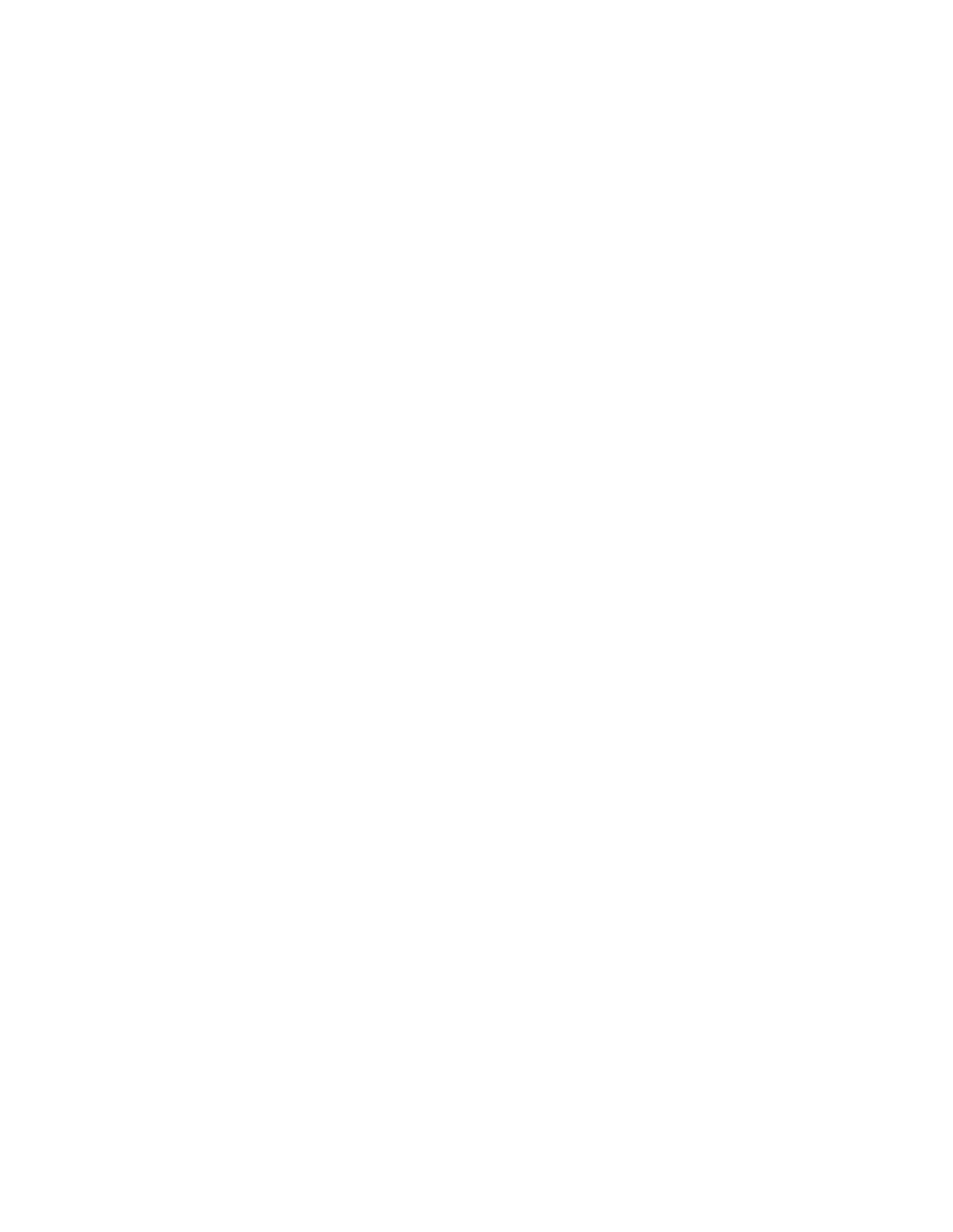### **SSC: 29035D**

### **Theory Councelling Schedule**

**Program : BCA - 1st SEM Session : JULY 2019** 

|                |            | <b>DATE</b> | <b>TIME</b>       | <b>BATCH</b> | <b>COURES CODE</b> | <b>BLOCK &amp; UNIT</b> | <b>COUNSELOR NAME</b> |
|----------------|------------|-------------|-------------------|--------------|--------------------|-------------------------|-----------------------|
| 1              | <b>SUN</b> | 15-9-2019   | 9.30 AM-11.30AM   | <b>T1</b>    | <b>BCS 11</b>      | Block-1                 | <b>Shashank</b>       |
| $\overline{2}$ | <b>SUN</b> | 15-9-2019   | 11.30 AM - 1.30PM | T1           | <b>BCS 11</b>      | Block-1                 | Shashank              |
| 3              | FRI        | 20-9-2019   | 2.30PM-4.30PM     | T1           | <b>BCS 11</b>      | <b>Block-2</b>          | Shashank              |
| 4              | FRI        | 20-9-2019   | 4.30PM-6.30PM     | Τ1           | <b>BCS 11</b>      | Block-2                 | Shashank              |
| 5              | <b>SUN</b> | 22-9-2019   | 9.30 AM-11.30AM   | T1           | <b>BCS 11</b>      | Block-3                 | <b>Shashank</b>       |
| 6              | <b>SUN</b> | 22-9-2019   | 11.30 AM - 1.30PM | <b>T1</b>    | <b>BCS 11</b>      | Block-3                 | <b>Shashank</b>       |
| 7              | FRI        | 27/9/2019   | 2.30PM-4.30PM     | T1           | <b>BCS 11</b>      | Block-3                 | Shashank              |
| 8              | FRI        | 27/9/2019   | 4.30PM-6.30PM     | T1           | <b>BCS 11</b>      | Block-4                 | <b>Shashank</b>       |
| 9              | <b>SUN</b> | 29/9/2019   | 9.30 AM-11.30AM   | T1           | <b>BCS 11</b>      | Block-4                 | Shashank              |
| 10             | <b>SUN</b> | 29/9/2019   | 11.30 AM - 1.30PM | T1           | <b>BCS 11</b>      | Block-4                 | Shashank              |
| 11             | <b>FRI</b> | 4/10/2019   | 2.30PM-4.30PM     | T1           | FEG <sub>2</sub>   | Block-1                 | Manju Tewari          |
| 12             | <b>FRI</b> | 4/10/2019   | 4.30PM-6.30PM     | T1           | FEG <sub>2</sub>   | Block-1                 | Manju Tewari          |
| 13             | <b>SUN</b> | 6/10/2019   | 9.30 AM-11.30AM   | T1           | FEG <sub>2</sub>   | Block-2                 | Manju Tewari          |
| 14             | SUN        | 6/10/2019   | 11.30 AM - 1.30PM | Τ1           | FEG <sub>2</sub>   | Block-2                 | Manju Tewari          |
| 15             | <b>FRI</b> | 12/10/2019  | 2.30PM-4.30PM     | <b>T1</b>    | FEG <sub>2</sub>   | Block-3                 | Manju Tewari          |
| 16             | <b>FRI</b> | 12/10/2019  | 4.30PM-6.30PM     | <b>T1</b>    | <b>BCS 12</b>      | Block-1                 | <b>Shashank</b>       |
| 17             | <b>SUN</b> | 13/10/2019  | 9.30 AM-11.30AM   | T1           | <b>BCS 12</b>      | Block-1                 | Shashank              |
| 18             | <b>SUN</b> | 13/10/2019  | 11.30 AM - 1.30PM | T1           | <b>BCS 12</b>      | Block-2                 | Shashank              |
| 19             | <b>SUN</b> | 20/10/2019  | 9.30 AM-11.30AM   | T1           | <b>BCS 12</b>      | Block-2                 | <b>Shashank</b>       |
| 20             | <b>SUN</b> | 20/10/2019  | 11.30 AM - 1.30PM | T1           | <b>BCS 12</b>      | Block-2                 | Shashank              |
| 21             | <b>SUN</b> | 3/11/2019   | 9.30 AM-11.30AM   | T1           | <b>BCS 12</b>      | Block-2                 | <b>Shashank</b>       |
| 22             | <b>SUN</b> | 3/11/2019   | 11.30 AM - 1.30PM | T1           | <b>BCS 12</b>      | Block-2                 | <b>Shashank</b>       |
| 23             | <b>SUN</b> | 10/11/2019  | 9.30 AM-11.30AM   | T1           | <b>BCS 12</b>      | Block-3                 | Shashank              |
| 24             | <b>SUN</b> | 10/11/2019  | 11.30 AM - 1.30PM | T1           | <b>BCS 12</b>      | Block-3                 | Shashank              |
| 25             | <b>SUN</b> | 17/10/2019  | 9.30 AM-11.30AM   | T1           | <b>BCS 12</b>      | Block-3                 | Shashank              |
| 26             | <b>SUN</b> | 17/11/2019  | 11.30 AM - 1.30PM | T1           | ECO <sub>1</sub>   | Block-4                 | <b>Sheetal Dabral</b> |
| 27             | <b>SUN</b> | 24/11/2019  | 9.30 AM-11.30AM   | T1           | ECO <sub>1</sub>   | Block-1                 | <b>Sheetal Dabral</b> |
| 28             | <b>SUN</b> | 24/11/2019  | 11.30 AM - 1.30PM | T1           | ECO <sub>1</sub>   | Block-1                 | <b>Sheetal Dabral</b> |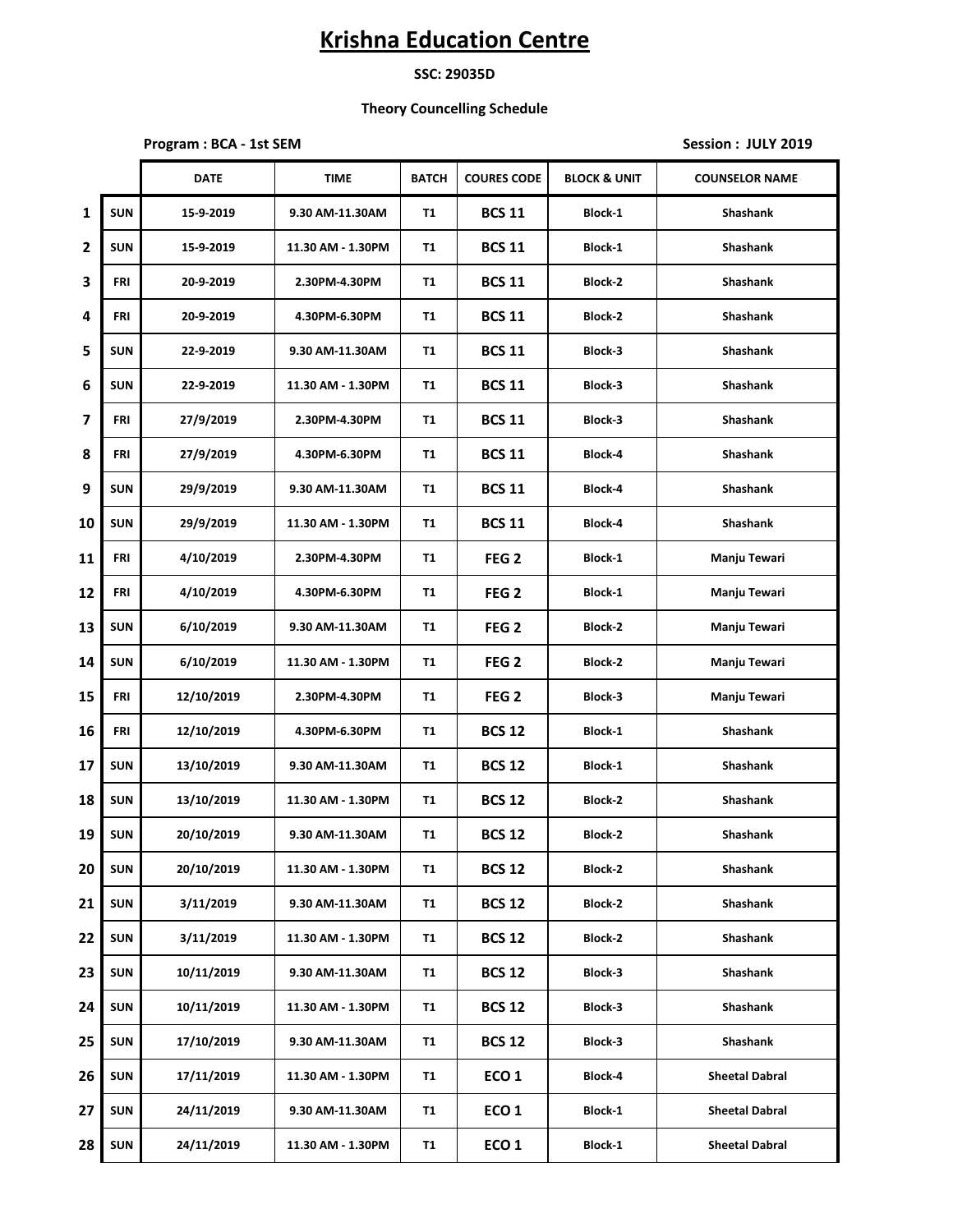| 29 | <b>SUN</b> | 24/11/2019 | 2.30 AM-4.30PM   | . .       | ECO 1 | <b>Block-2</b> | <b>Sheetal Dabral</b> |
|----|------------|------------|------------------|-----------|-------|----------------|-----------------------|
| 30 | <b>SUN</b> | 24/11/2019 | 4.30 AM - 6.30PM | T١<br>. . | ECO 1 | <b>Block-2</b> | <b>Sheetal Dabral</b> |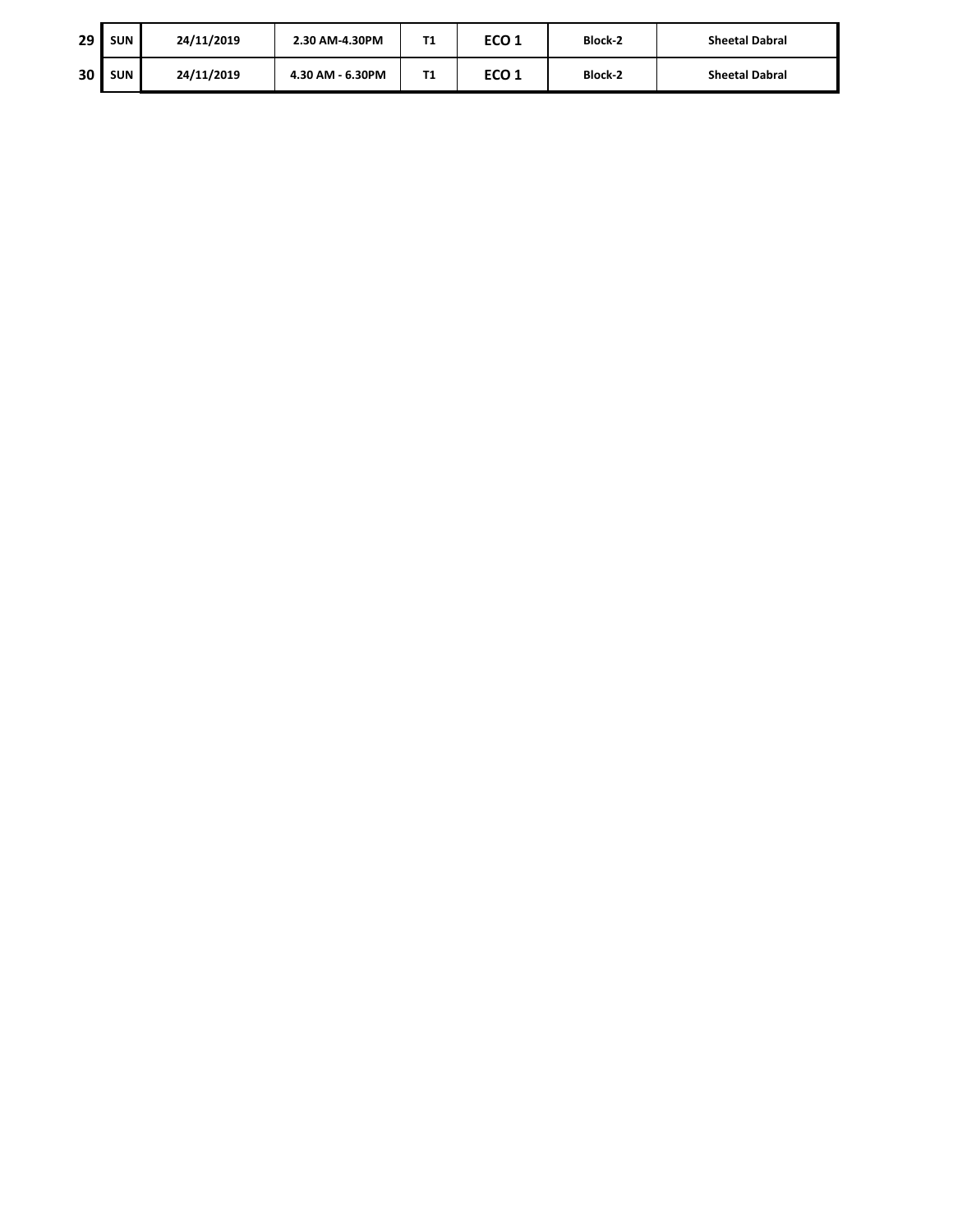### **SSC: 29035D**

### **Practical Councelling Schedule**

**Program : BCA 1 SEM Session : JULY 2019**

|                         |            | <b>DATE</b> | <b>TIME</b>   | <b>BATCH</b> | <b>COURES CODE</b> | <b>BLOCK &amp; UNIT</b> | <b>COUNSELOR NAME</b> |
|-------------------------|------------|-------------|---------------|--------------|--------------------|-------------------------|-----------------------|
|                         | <b>SUN</b> | 15-9-2019   | 3.00PM-6.00PM | P1,P2        | <b>BCSL 013</b>    |                         | Rajesh Singh, Archana |
| $\mathbf{1}$            | <b>SAT</b> | 21/10/2019  | 3.00PM-6.00PM | <b>P1,P2</b> | <b>BCSL 013</b>    |                         | Rajesh Singh, Archana |
| $\mathbf{2}$            | <b>SUN</b> | 22/9/2019   | 3.00PM-6.00PM | P1,P2        | <b>BCSL 013</b>    |                         | Rajesh Singh, Archana |
| 3                       | <b>SAT</b> | 28/9/2019   | 3.00PM-6.00PM | P1,P2        | <b>BCSL 013</b>    |                         | Rajesh Singh, Archana |
|                         | <b>SUN</b> | 29/9/2019   | 3.00PM-6.00PM | P1,P2        | <b>BCSL 013</b>    |                         | Rajesh Singh, Archana |
| 5                       | <b>SAT</b> | 5/10/2019   | 3.00PM-6.00PM | P1,P2        | <b>BCSL 013</b>    |                         | Rajesh Singh, Archana |
| 6                       | <b>SUN</b> | 6/10/2019   | 3.00PM-6.00PM | P1,P2        | <b>BCSL 013</b>    |                         | Rajesh Singh, Archana |
| $\overline{\mathbf{z}}$ | <b>SAT</b> | 12/10/2019  | 3.00PM-6.00PM | <b>P1,P2</b> | <b>BCSL 013</b>    |                         | Rajesh Singh, Archana |
| 8                       | <b>SUN</b> | 13/10/2019  | 3.00PM-6.00PM | P1,P2        | <b>BCSL 013</b>    |                         | Rajesh Singh, Archana |
| 9                       | SAT        | 19/10/2019  | 3.00PM-6.00PM | P1,P2        | <b>BCSL 013</b>    |                         | Rajesh Singh, Archana |
| 10                      | <b>SUN</b> | 20/10/2019  | 3.00PM-6.00PM | P1,P2        | <b>BCSL 013</b>    |                         | Rajesh Singh, Archana |
| 11                      | SAT        | 2/11/2019   | 3.00PM-6.00PM | P1,P2        | <b>BCSL 013</b>    |                         | Rajesh Singh, Archana |
| 12                      | <b>SUN</b> | 3/11/2019   | 3.00PM-6.00PM | P1,P2        | <b>BCSL 013</b>    |                         | Rajesh Singh, Archana |
| 13                      | <b>SAT</b> | 9/11/2019   | 3.00PM-6.00PM | P1,P2        | <b>BCSL 013</b>    |                         | Rajesh Singh, Archana |
| 14                      | <b>SUN</b> | 10/11/2019  | 3.00PM-6.00PM | <b>P1,P2</b> | <b>BCSL 013</b>    |                         | Rajesh Singh, Archana |
| 15                      | <b>SAT</b> | 16/11/2019  | 3.00PM-6.00PM | P1,P2        | <b>BCSL 013</b>    |                         | Rajesh Singh, Archana |
| 16                      | <b>SUN</b> | 17/11/2019  | 3.00PM-6.00PM | P1,P2        | <b>BCSL 013</b>    |                         | Rajesh Singh, Archana |
| 17                      | <b>SAT</b> | 23/11/2019  | 3.00PM-6.00PM | P1, P2       | <b>BCSL 013</b>    |                         | Rajesh Singh, Archana |
| 18                      | <b>SUN</b> | 24/11/2019  | 3.00PM-6.00PM | P1, P2       | <b>BCSL 013</b>    |                         | Rajesh Singh, Archana |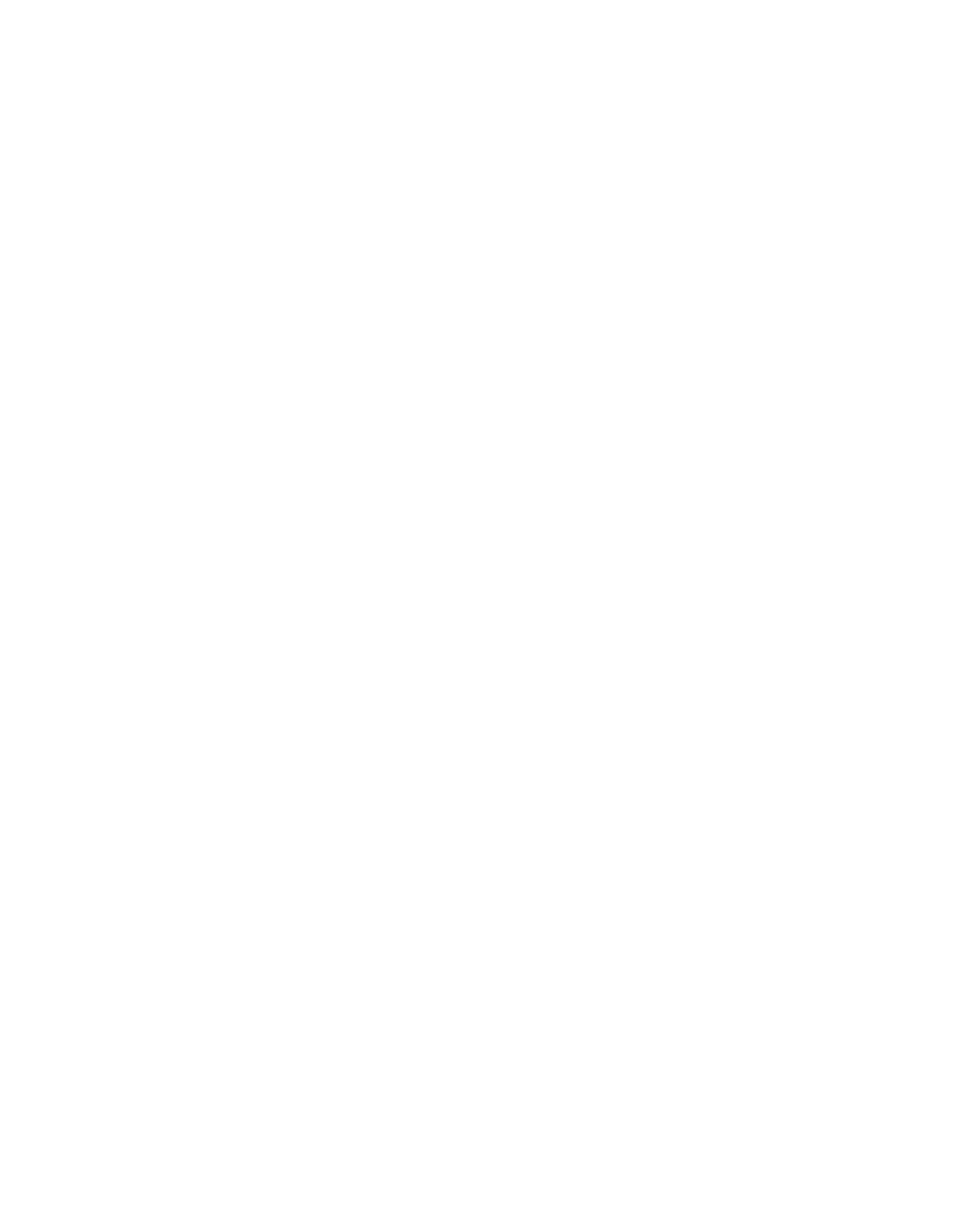### **SSC: 29035D**

### **Theory Councelling Schedule**

**Program : MCA - 1st SEM Session : JULY 2019**

|                         |            | <b>DATE</b> | <b>TIME</b>     | <b>BATCH</b> | <b>COURES CODE</b> | <b>BLOCK &amp; UNIT</b> | <b>COUNSELOR NAME</b> |
|-------------------------|------------|-------------|-----------------|--------------|--------------------|-------------------------|-----------------------|
| $\mathbf{1}$            | <b>SUN</b> | 15-9-2019   | 9.30 AM-11.30AM | <b>T1</b>    | <b>MCS 11</b>      | <b>Block 1</b>          | Dr. Athar             |
| 3                       | <b>FRI</b> | 20-9-2019   | 2.30PM-4.30PM   | <b>T1</b>    | <b>MCS 11</b>      | <b>Block 2 &amp; 3</b>  | <b>Shashank</b>       |
| 4                       | <b>FRI</b> | 20-9-2019   | 4.30PM-6.30PM   | T1           | <b>MCS 11</b>      | <b>Block 3</b>          | <b>Shashank</b>       |
| 5                       | <b>SUN</b> | 22-9-2019   | 9.30 AM-11.30AM | <b>T1</b>    | <b>MCS 12</b>      | <b>Block 1&amp; 2</b>   | Dr. Athar             |
| $\overline{\mathbf{z}}$ | <b>FRI</b> | 27/9/2019   | 2.30PM-4.30PM   | <b>T1</b>    | <b>MCS 12</b>      | <b>Block 3 &amp;4</b>   | <b>Shashank</b>       |
| 8                       | <b>FRI</b> | 27/9/2019   | 4.30PM-6.30PM   | T1           | <b>MCS 12</b>      | <b>Blcok 5</b>          | <b>Shashank</b>       |
| 9                       | <b>SUN</b> | 29/9/2019   | 9.30 AM-11.30AM | <b>T1</b>    | <b>MCS 14</b>      | <b>Block 1 &amp; 2</b>  | Dr. Athar             |
| 11                      | <b>FRI</b> | 4/10/2019   | 2.30PM-4.30PM   | T1           | <b>MCS 14</b>      | <b>Block 2&amp; 3</b>   | <b>Shashank</b>       |
| 12                      | <b>FRI</b> | 4/10/2019   | 4.30PM-6.30PM   | T1           | <b>MCS 14</b>      | <b>Block 4</b>          | <b>Shashank</b>       |
| 13                      | <b>SUN</b> | 6/10/2019   | 9.30 AM-11.30AM | <b>T1</b>    | MCS <sub>13</sub>  | <b>Block 1</b>          | <b>Binsi Bansal</b>   |
| 15                      | <b>FRI</b> | 12/10/2019  | 2.30PM-4.30PM   |              | <b>MCS 15</b>      | <b>Block 1</b>          | <b>Sheetal</b>        |
| 16                      | <b>FRI</b> | 12/10/2019  | 4.30PM-6.30PM   |              | <b>MCS 15</b>      | <b>Block 2</b>          | <b>Sheetal</b>        |
| 17                      | <b>SUN</b> | 13/10/2019  | 9.30 AM-11.30AM | T1           | <b>MCS 13</b>      | <b>Block-2</b>          | <b>Binsi Bansal</b>   |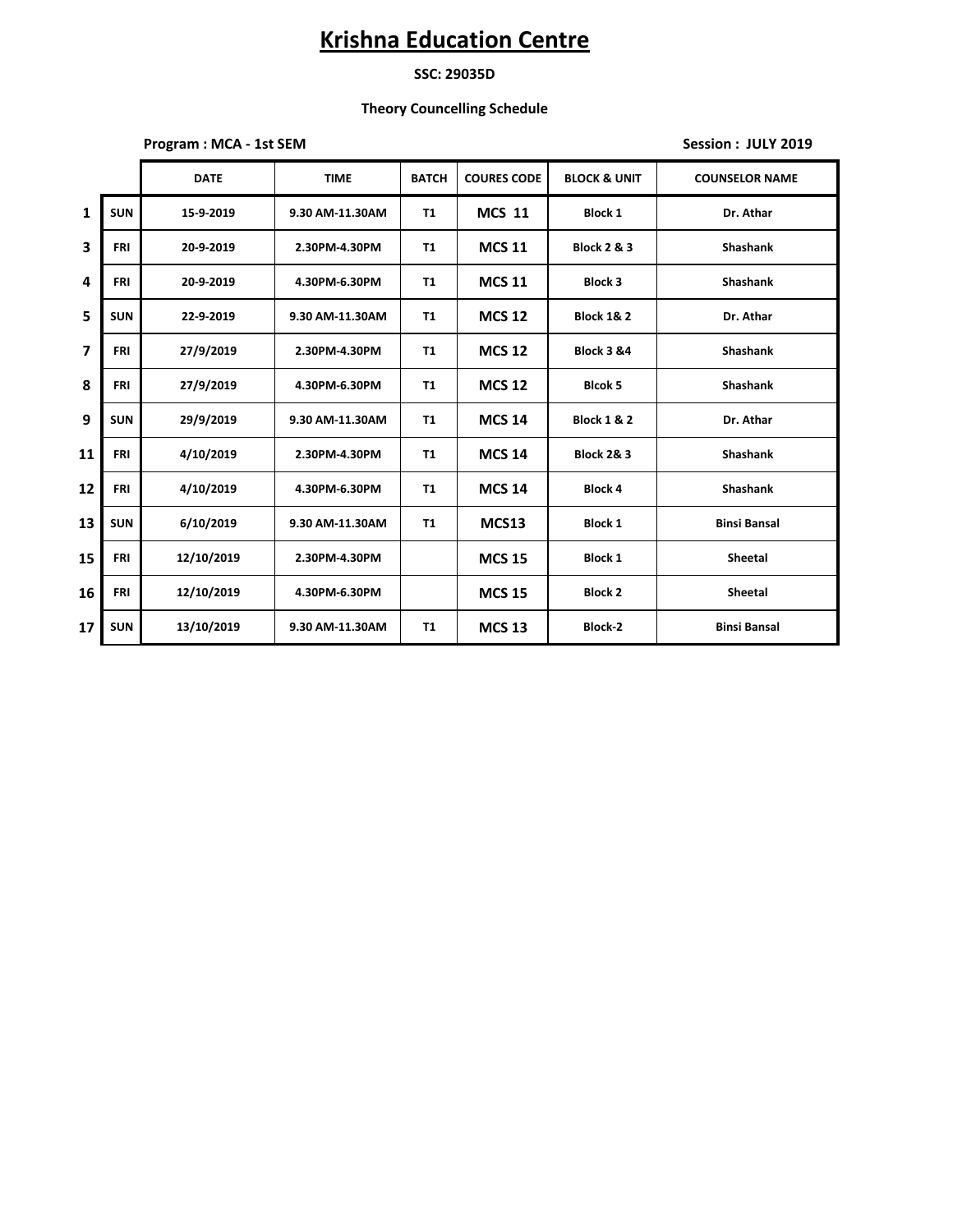### **SSC: 29035D**

### **Theory Councelling Schedule**

**Program : MCA 1 SEM Session : JULY 2019** 

|                |            | <b>DATE</b> | <b>TIME</b>    | <b>BATCH</b> | <b>COURES CODE</b> | <b>BLOCK &amp; UNIT</b> | <b>COUNSELOR NAME</b> |
|----------------|------------|-------------|----------------|--------------|--------------------|-------------------------|-----------------------|
| 1              | <b>SUN</b> | 15-09-2019  | 11.30AM-2.30PM | P1           | <b>MCSL 016</b>    |                         | Dr. Athar             |
| $\overline{2}$ | <b>SUN</b> | 15-09-2019  | 3.00PM-6.00PM  | P1           | <b>MCSL 016</b>    |                         | Dr. Athar             |
| 3              | <b>THU</b> | 19/9/2019   | 3.00PM-6.00PM  | P1           | <b>MCSL 016</b>    |                         | Dr. Athar             |
| 4              | <b>SAT</b> | 21/10/2019  | 3.00PM-6.00PM  | P1           | <b>MCSL 016</b>    |                         | Dr. Athar             |
| 5              | <b>SUN</b> | 22/9/2019   | 11.30AM-2.30PM | <b>P1</b>    | <b>MCSL 016</b>    |                         | Dr. Athar             |
| 6              | <b>SUN</b> | 22/9/2019   | 3.00PM-6.00PM  | <b>P1</b>    | <b>MCSL 016</b>    |                         | Dr. Athar             |
| 7              | <b>THU</b> | 26/9/2019   | 3.00PM-6.00PM  | P1           | <b>MCSL 016</b>    |                         | Dr. Athar             |
| 8              | SAT        | 28/9/2019   | 3.00PM-6.00PM  | P1           | <b>MCSL 016</b>    |                         | Dr. Athar             |
| 9              | <b>SUN</b> | 29/9/2019   | 11.30AM-2.30PM | P1           | <b>MCSL 016</b>    |                         | Dr. Athar             |
| 10             | <b>SUN</b> | 29/9/2019   | 3.00PM-6.00PM  | <b>P1</b>    | <b>MCSL 016</b>    |                         | Dr. Athar             |
| 11             | <b>THU</b> | 3/10/2019   | 3.00PM-6.00PM  | P1           | <b>MCSL 016</b>    |                         | Dr. Athar             |
| 12             | SAT        | 5/10/2019   | 3.00PM-6.00PM  | P1           | <b>MCSL 016</b>    |                         | Dr. Athar             |
| 13             | <b>SUN</b> | 6/10/2019   | 11.30AM-2.30PM | P1           | <b>MCSL 016</b>    |                         | Dr. Athar             |
| 14             | SUN        | 6/10/2019   | 3.00PM-6.00PM  | P1           | <b>MCSL 016</b>    |                         | Dr. Athar             |
| 15             | <b>THU</b> | 10/10/2019  | 3.00PM-6.00PM  | <b>P1</b>    | <b>MCSL 016</b>    |                         | Dr. Athar             |
| 16             | <b>SAT</b> | 12/10/2019  | 3.00PM-6.00PM  | <b>P1</b>    | <b>MCSL 016</b>    |                         | Dr. Athar             |
| 17             | <b>SUN</b> | 13/10/2019  | 11.30AM-2.30PM | <b>P1</b>    | <b>MCSL 016</b>    |                         | Dr. Athar             |
| 18             | <b>SUN</b> | 13/10/2019  | 3.00PM-6.00PM  | P1           | <b>MCSL 016</b>    |                         | Dr. Athar             |
| 19             | <b>THU</b> | 17/10/2019  | 3.00PM-6.00PM  | P1           | <b>MCSL 016</b>    |                         | Dr. Athar             |
| 20             | SAT        | 19/10/2019  | 3.00PM-6.00PM  | <b>P1</b>    | <b>MCSL 016</b>    |                         | Dr. Athar             |
| 21             | <b>SUN</b> | 20/10/2019  | 11.30AM-2.30PM | <b>P1</b>    | <b>MCSL 017</b>    |                         | Dr. Athar             |
| 22             | <b>SUN</b> | 20/10/2019  | 3.00PM-6.00PM  | <b>P1</b>    | <b>MCSL 017</b>    |                         | Dr. Athar             |
| 23             | <b>THU</b> | 24/10/2019  | 3.00PM-6.00PM  | <b>P1</b>    | <b>MCSL 017</b>    |                         | Dr. Athar             |
| 24             | THU        | 31/10/2019  | 3.00PM-6.00PM  | P1           | <b>MCSL 017</b>    |                         | Dr. Athar             |
| 25             | SAT        | 2/11/2019   | 3.00PM-6.00PM  | <b>P1</b>    | <b>MCSL 017</b>    |                         | Dr. Athar             |
| 26             | <b>SUN</b> | 3/11/2019   | 11.30AM-2.30PM | <b>P1</b>    | <b>MCSL 017</b>    |                         | Dr. Athar             |
| 27             | <b>SUN</b> | 3/11/2019   | 3.00PM-6.00PM  | <b>P1</b>    | <b>MCSL 017</b>    |                         | Dr. Athar             |
| 28             | <b>THU</b> | 7/11/2019   | 3.00PM-6.00PM  | P1           | <b>MCSL 017</b>    |                         | Dr. Athar             |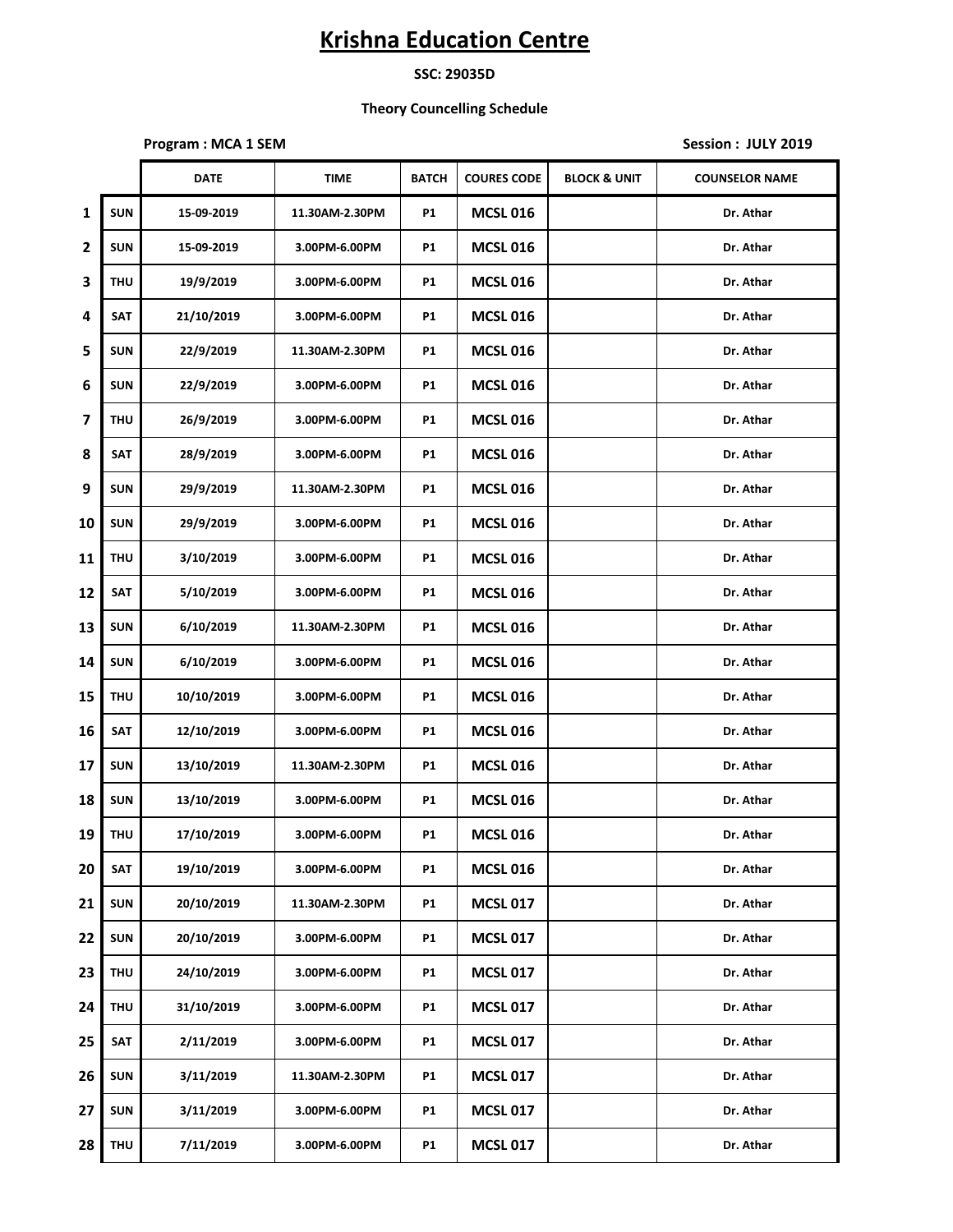| 29 | SAT        | 9/11/2019  | 3.00PM-6.00PM  | <b>P1</b> | <b>MCSL 017</b> | Dr. Athar |
|----|------------|------------|----------------|-----------|-----------------|-----------|
| 30 | <b>SUN</b> | 10/11/2019 | 11.30AM-2.30PM | <b>P1</b> | <b>MCSL 017</b> | Dr. Athar |
| 31 | <b>SUN</b> | 10/11/2019 | 3.00PM-6.00PM  | <b>P1</b> | <b>MCSL 017</b> | Dr. Athar |
| 32 | <b>THU</b> | 14/11/2019 | 3.00PM-6.00PM  | <b>P1</b> | <b>MCSL 017</b> | Dr. Athar |
| 33 | <b>SAT</b> | 16/11/2019 | 3.00PM-6.00PM  | <b>P1</b> | <b>MCSL 017</b> | Dr. Athar |
| 34 | <b>SUN</b> | 17/11/2019 | 11.30AM-2.30PM | <b>P1</b> | <b>MCSL 017</b> | Dr. Athar |
| 35 | <b>SUN</b> | 17/11/2019 | 3.00PM-6.00PM  | <b>P1</b> | <b>MCSL 017</b> | Dr. Athar |
| 36 | <b>THU</b> | 21/11/2019 | 3.00PM-6.00PM  | <b>P1</b> | <b>MCSL 017</b> | Dr. Athar |
| 37 | SAT        | 23/11/2019 | 3.00PM-6.00PM  | <b>P1</b> | <b>MCSL 017</b> | Dr. Athar |
| 38 | <b>SUN</b> | 24/11/2019 | 11.30AM-2.30PM | <b>P1</b> | <b>MCSL 017</b> | Dr. Athar |
| 39 | <b>SUN</b> | 24/11/2019 | 3.00PM-6.00PM  | <b>P1</b> | <b>MCSL 017</b> | Dr. Athar |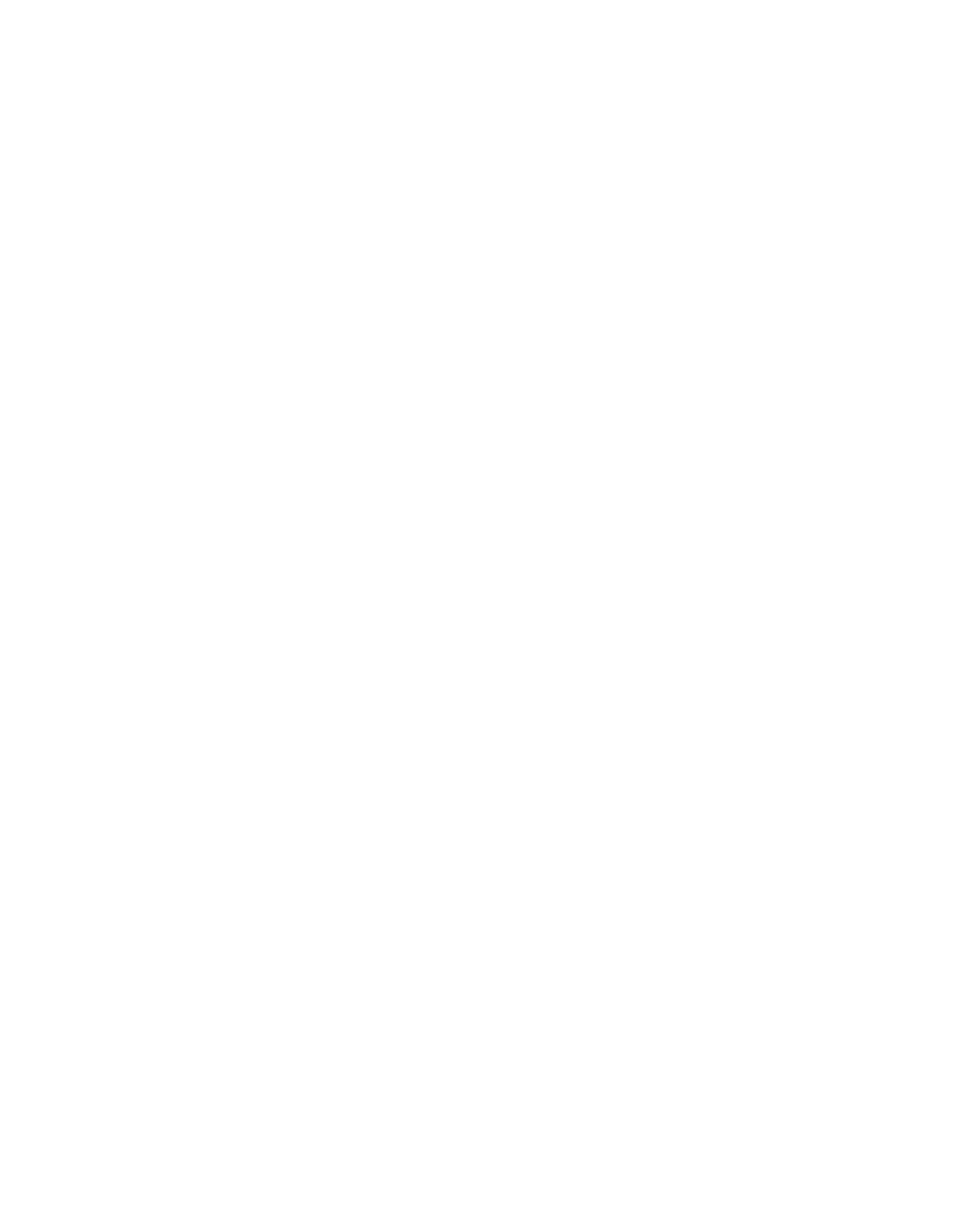### **SSC: 29035D**

### **Theory Counselling Schedule**

#### **Session July 2019-June 2020**

**PROGRAM : MEG Year : 1st Year**

| <b>DAYS</b> | <b>PROG</b> | <b>COURSE CODE</b> | <b>BATCH</b> | <b>TIME</b>   | <b>SEP'19</b> | <b>OCT'19</b>      | <b>NOV'19</b> | <b>NAME OF COUNSELORS</b>     |
|-------------|-------------|--------------------|--------------|---------------|---------------|--------------------|---------------|-------------------------------|
| <b>SUN</b>  | <b>MEG</b>  | MEG 1              | T1           | 2:30PM-4:30PM | 15, 22, 29    | $6, 13, 20$ 3, 10  |               | <b>IBharti Shokeen</b>        |
| <b>SUN</b>  | <b>MEG</b>  | MEG 2              | T1           | 4:30PM-6:30PM | 15, 22, 29    | $6, 13, 20$ 3, 10  |               | <b>Bharti Shokeen</b>         |
| <b>SAT</b>  | <b>MEG</b>  | MEG <sub>3</sub>   | T1           | 2:30PM-4:30PM | 21, 28        | $5,12,19$ 2, 9, 16 |               | <b>IDr. Anibha Srivastava</b> |
| <b>SAT</b>  | <b>MEG</b>  | MEG 4              | T1           | 4:30PM-6:30PM | 21, 28        | $5,12,19$ 2, 9, 16 |               | <b>IDr. Anibha Srivastava</b> |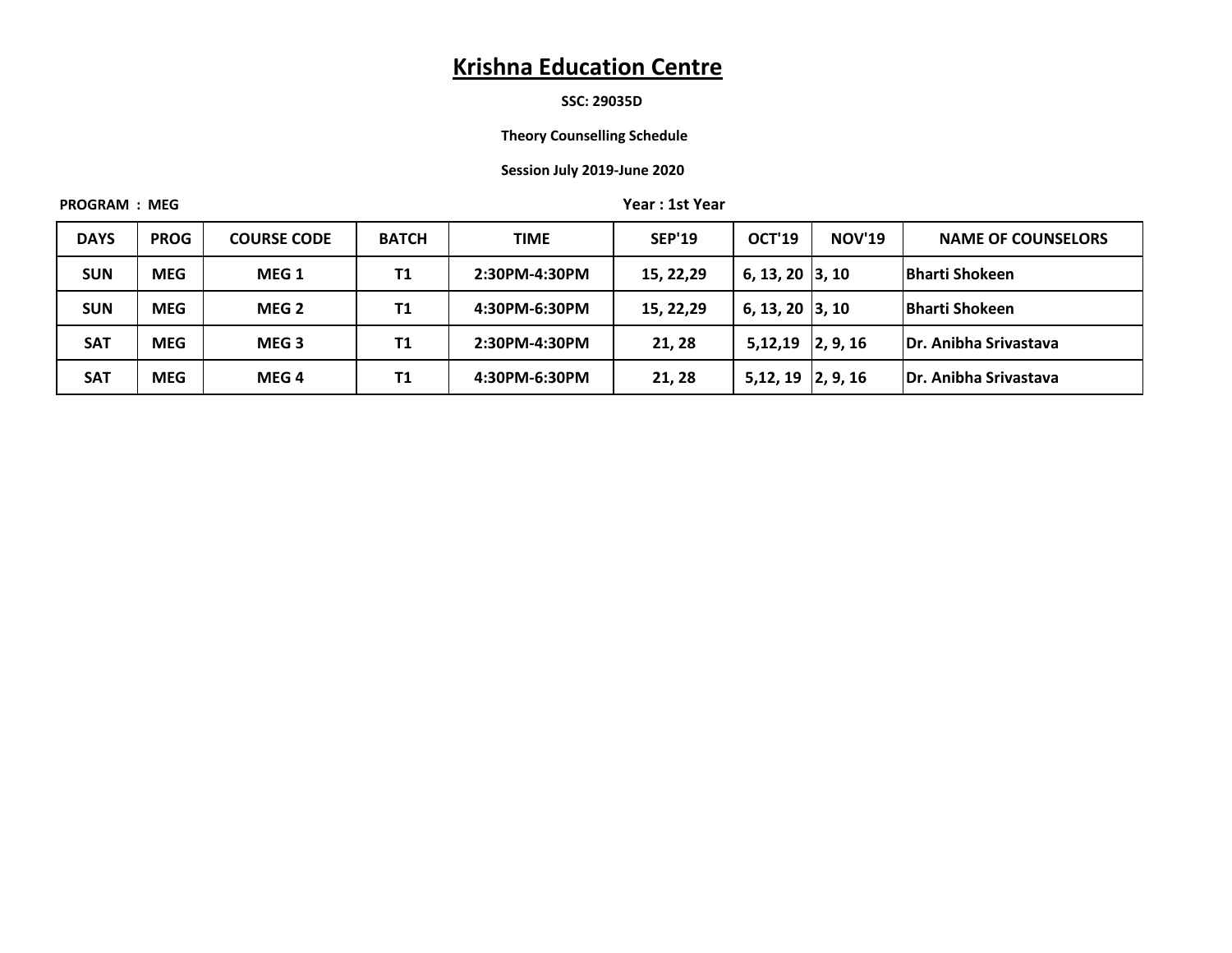### **SSC: 29035D**

#### **Theory Counselling Schedule**

 **Session July 2019-June 2020**

**PROG : MAPY 1 Year : 1ST YEAR**

| <b>DAYS</b> | <b>PROG</b> | <b>COURSE CODE</b> | <b>BATCH</b> | <b>TIME</b>     | <b>SEP'19</b> | <b>OCT'19</b> | <b>NOV'19</b> | <b>JAN'20</b> | <b>NAME OF COUNSELORS</b> |
|-------------|-------------|--------------------|--------------|-----------------|---------------|---------------|---------------|---------------|---------------------------|
| <b>SUN</b>  | <b>MAPY</b> | MPY 1              | T1           | 09:30AM-11:30AM | 15,22         | 6             |               |               | <b>Dr.POONAM</b>          |
| <b>SUN</b>  | <b>MAPY</b> | <b>MPYE 1</b>      | <b>T1</b>    | 11:30AM-1:30PM  | 15,22         | 6             |               |               | <b>Dr.POONAM</b>          |
| <b>SUN</b>  | <b>MAPY</b> | <b>MPYE 2</b>      | T1           | 09:30AM-11:30AM |               | 13,20,        | 3,10,17       |               | <b>Dr.POONAM</b>          |
| <b>SUN</b>  | <b>MAPY</b> | <b>MPYE 3</b>      | <b>T1</b>    | 11:30AM-1:30PM  |               | 13,20,        | 3,10,17       |               | <b>Dr.POONAM</b>          |
| <b>SUN</b>  | <b>MAPY</b> | MGP <sub>5</sub>   |              | 2.30PM -4.30PM  |               | 13,20,        | 3,10,17       |               | <b>Dr.POONAM</b>          |
| <b>SUN</b>  | <b>MAPY</b> | <b>MPYE 4</b>      | <b>T1</b>    | 09:30AM-11:30AM |               |               |               | 24 5, 12, 19  | <b>IDr.POONAM</b>         |
| <b>SUN</b>  | <b>MAPY</b> | <b>MPYE 5</b>      | <b>T1</b>    | 11:30AM-1:30PM  |               |               |               | 24 5, 12, 19  | <b>Dr.POONAM</b>          |
| <b>SUN</b>  | <b>MAPY</b> | <b>MPYE 6</b>      | <b>T1</b>    | 2.30PM -4.30PM  |               |               |               | 24 5, 12, 19  | <b>IDr.POONAM</b>         |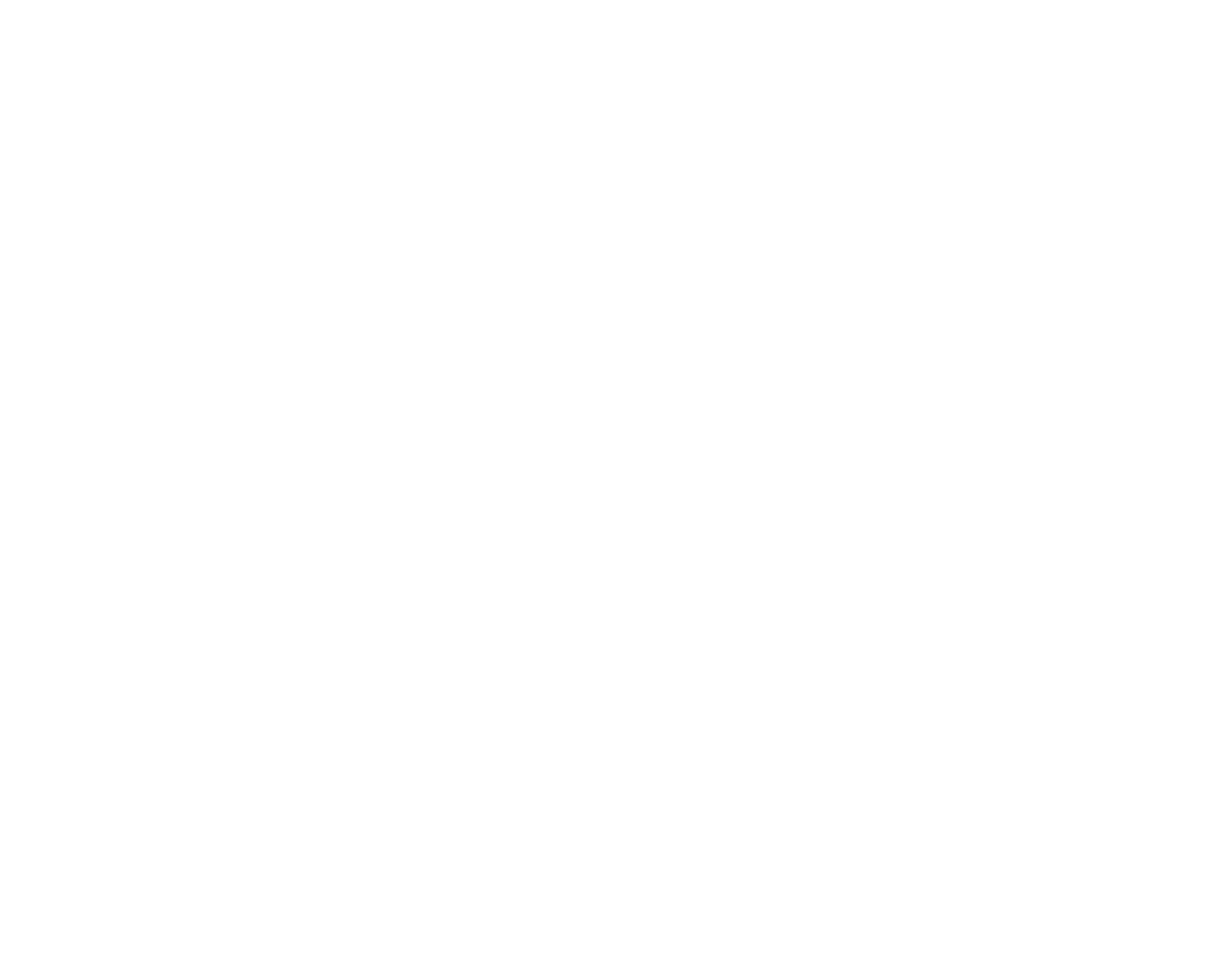#### **SSC: 29035D**

 **Theory Counselling Schedule**

 **Session July 2019-June 2020**

| <b>PROGRAM: MHD</b> |             |                    |              |               | Year: 1st year |               |               |                           |  |  |
|---------------------|-------------|--------------------|--------------|---------------|----------------|---------------|---------------|---------------------------|--|--|
| <b>DAYS</b>         | <b>PROG</b> | <b>COURSE CODE</b> | <b>BATCH</b> | TIME          | <b>SEP'19</b>  | <b>OCT'19</b> | <b>NOV'19</b> | <b>NAME OF COUNSELORS</b> |  |  |
| <b>SAT</b>          | <b>MHD</b>  | MHD <sub>2</sub>   | T1           | 2:30PM-4:30PM | 21.28          |               |               | Amit Kumar                |  |  |
| <b>SAT</b>          | <b>MHD</b>  | MHD <sub>3</sub>   | Τ1           | 4:30PM-6:30PM | 21, 28         |               |               | <b>Amit Kumar</b>         |  |  |
| <b>SAT</b>          | <b>MHD</b>  | MHD 4              | Τ1           | 2:30PM-4:30PM |                | 12, 19        |               | Dr. Hemanshi Srivastava   |  |  |
| <b>SAT</b>          | <b>MHD</b>  | MHD 6              | Τ1           | 4:30PM-6:30PM |                | 12, 19        |               | Dr Hemanshi Srivastava    |  |  |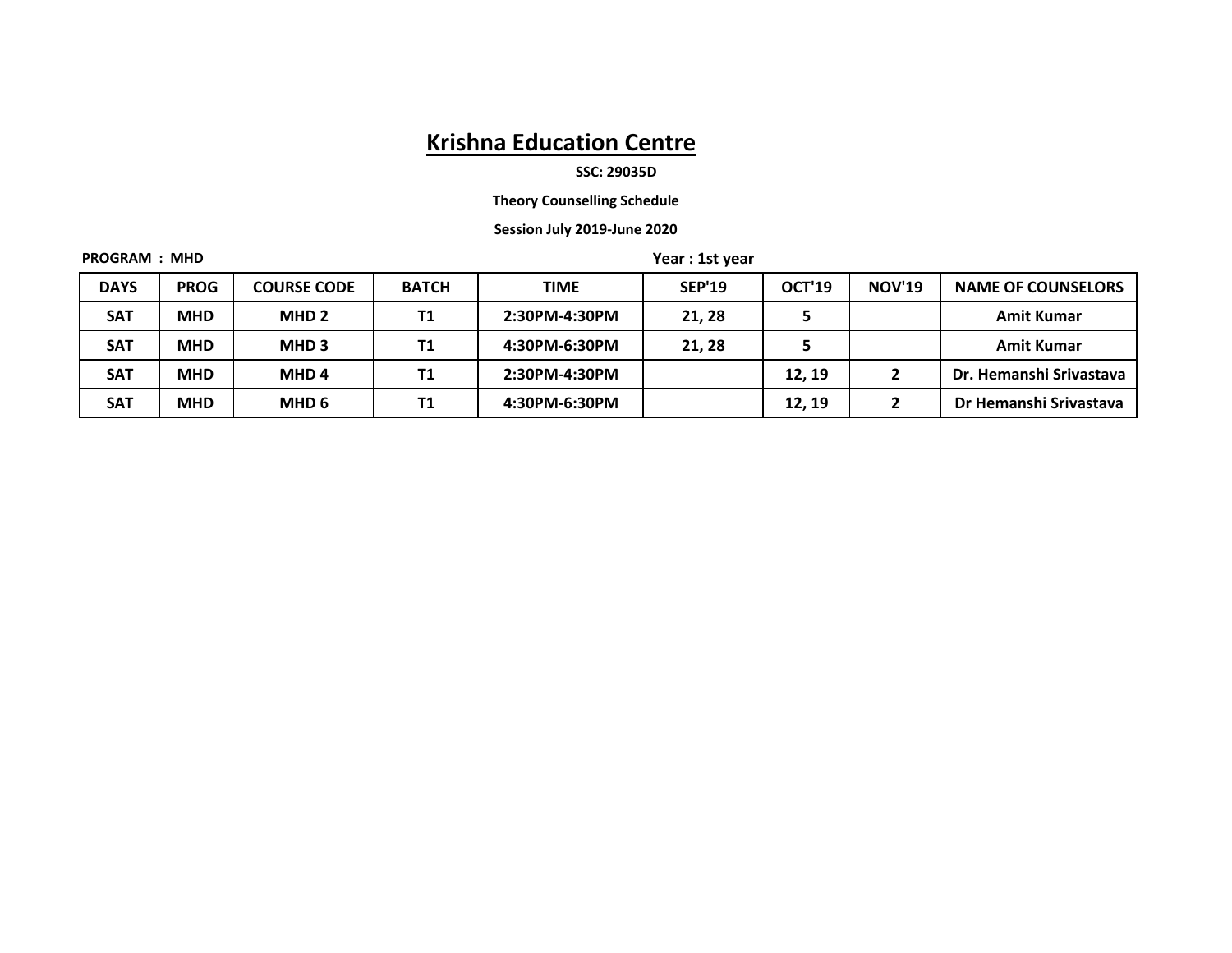### **SSC: 29035D**

#### **Theory Counselling Schedule**

### **Session July 2019-June 2020**

**PROGRAM : PGDT** 

| <b>DAYS</b> | <b>PROG</b> | <b>COURSE CODE</b> | <b>BATCH</b> | <b>TIME</b>     | <b>SEP'19</b> | <b>OCT'19</b> | <b>NOV'19</b> | <b>NAME OF COUNSELORS</b> |
|-------------|-------------|--------------------|--------------|-----------------|---------------|---------------|---------------|---------------------------|
| <b>SUN</b>  | <b>PGDT</b> | PGDT 1             | <b>T1</b>    | 09:30AM-11:30AM | 15, 22, 29    | 6, 13, 20     | 3, 10         | Dr. Archana               |
| <b>SUN</b>  | <b>PGDT</b> | <b>PGDT 2</b>      | <b>T1</b>    | 11:30AM-1:30PM  | 15, 22, 29    | 6, 13, 20     | 3, 10         | Dr. Archana               |
| <b>SUN</b>  | <b>PGDT</b> | PGDT <sub>3</sub>  | <b>T1</b>    | 2:30PM-4:30PM   | 15, 22, 29    | 6, 13, 20     | 3, 10         | Dr. Archana               |
| <b>SAT</b>  | <b>PGDT</b> | PGDT <sub>4</sub>  | <b>T1</b>    | 2:30PM-4:30PM   | 21, 28        | 5,12,19       | 2,9,16        | Dr. Archana               |
| <b>SAT</b>  | <b>PGDT</b> | <b>PGDT 5</b>      | <b>T1</b>    | 4:30PM-6:30PM   | 21, 28        | 5,12,19       | 2,9,16        | Dr. Archana               |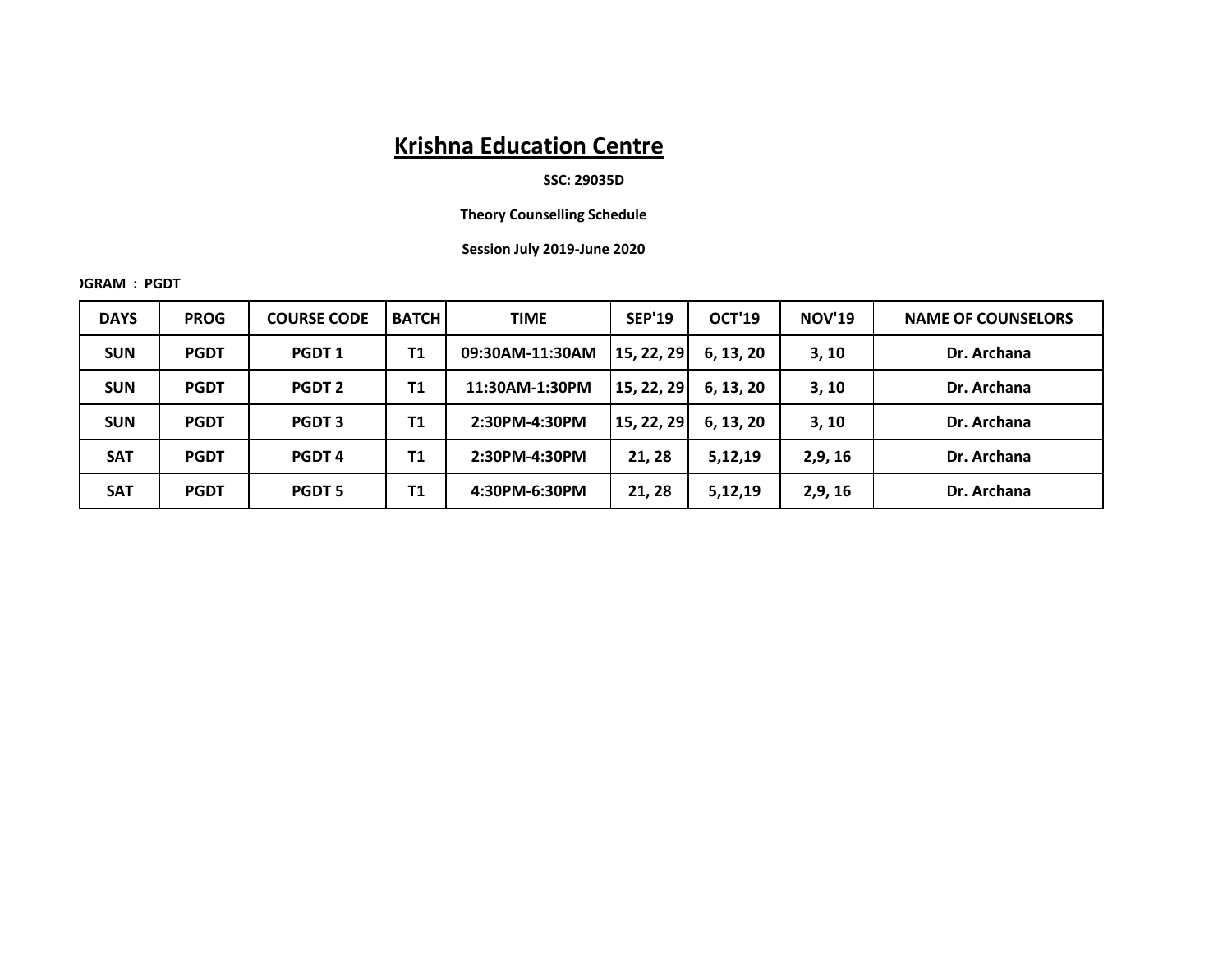### **SSC: 29035D**

### **Theory Counselling Schedule**

#### **Session July 2019-June 2020**

**PROG : M.COM** 

**Year : 1st Year**

| <b>DAYS</b> | <b>PROG</b> | <b>COURSE CODE</b> | <b>BATCH</b>   | <b>TIME</b>     | <b>SEP'19</b> | <b>OCT'19</b> | <b>NOV'19</b>  | <b>NAME OF COUNSELORS</b> |
|-------------|-------------|--------------------|----------------|-----------------|---------------|---------------|----------------|---------------------------|
| <b>SUN</b>  | M.COM       | <b>IBO1</b>        | T1             | 09:30AM-11:30AM | 15, 22, 29    | 6, 13, 20     |                | <b>Rahul Verma</b>        |
| <b>SUN</b>  | M.COM       | <b>IBO 2</b>       | T <sub>1</sub> | 11:30AM-1:30PM  | 15, 22, 29    | 6, 13, 20     |                | <b>Rahul Verma</b>        |
| <b>SUN</b>  | M.COM       | IBO <sub>3</sub>   | <b>T1</b>      | 2:30PM-4:30PM   | 15, 22, 29    | 6, 13, 20     |                | Sanjay Mishra             |
| <b>SUN</b>  | M.COM       | IBO <sub>4</sub>   | <b>T1</b>      | 09:30AM-11:30AM |               |               | 3, 10, 17      | Sanjay Mishra             |
| <b>SUN</b>  | M.COM       | IBO <sub>4</sub>   | T1             | 11:30AM-1:30PM  |               |               | 3, 10, 17      | Sanjay Mishra             |
| <b>SAT</b>  | M.COM       | <b>IBO 5</b>       | T1             | 2:30PM-4:30PM   | 21, 28        | 5,12,19       | $\overline{2}$ | Geeta Shishodia           |
| <b>SAT</b>  | M.COM       | IBO <sub>6</sub>   | <b>T1</b>      | 4:30PM-6:30PM   | 21, 28        | 5,12,19       | 2              | Geeta Shishodia           |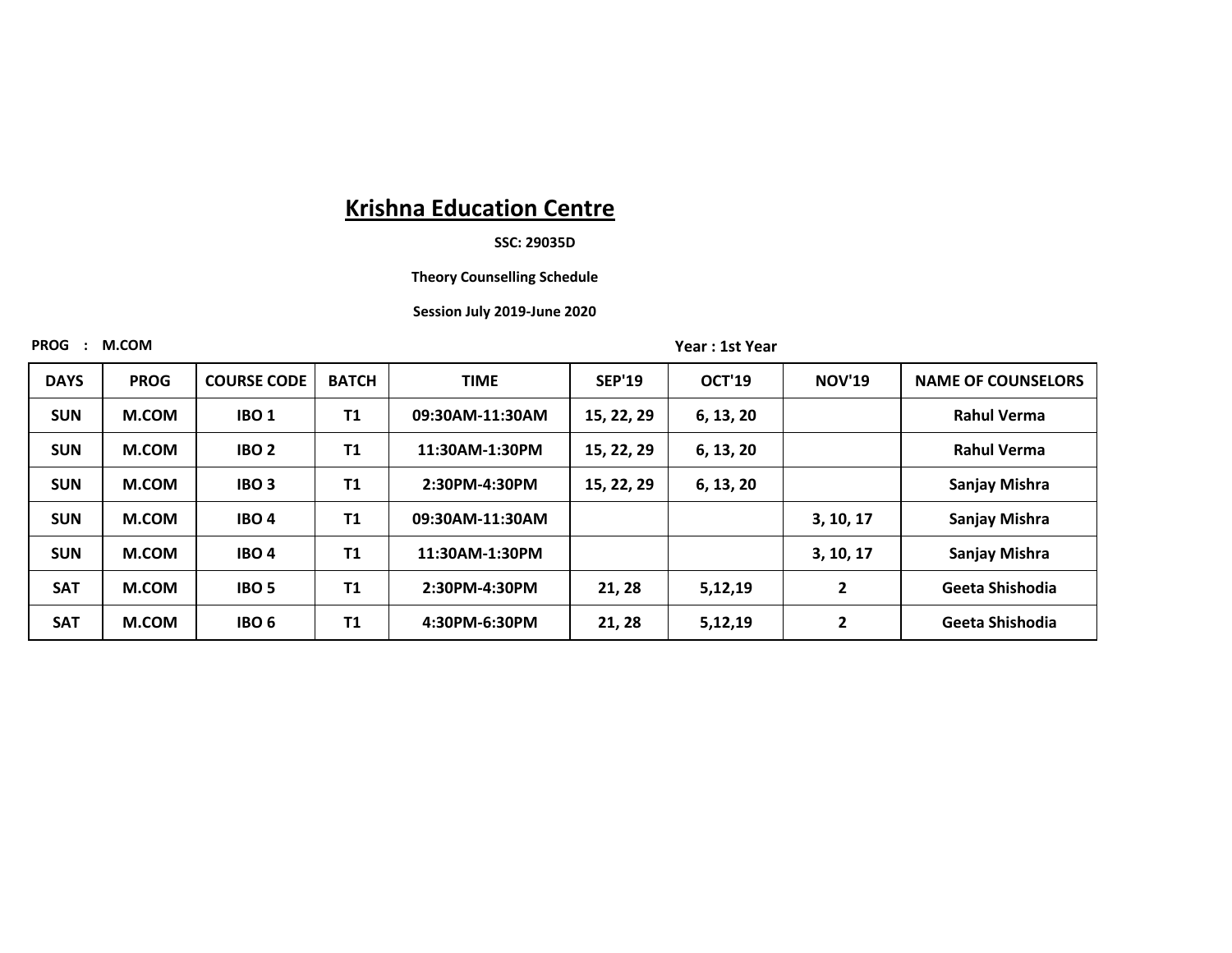### **SSC: 29035D**

### **Theory Counselling Schedule**

 **Session July 2019-June 2020**

| <b>PROGRAM : MPS</b> |  |  |  |
|----------------------|--|--|--|
|----------------------|--|--|--|

**Year: 1st Year** 

| <b>DAYS</b> | <b>PROG</b> | <b>COURSE CODE</b> | <b>BATCHI</b>  | <b>TIME</b>     | <b>SEP'19</b> | OCT'19    | <b>NOV'19</b> | <b>NAME OF COUNSELORS</b> |
|-------------|-------------|--------------------|----------------|-----------------|---------------|-----------|---------------|---------------------------|
| <b>SUN</b>  | <b>MPS</b>  | MPS <sub>1</sub>   | T1             | 09:30AM-11:30AM | 15, 22, 29    | 6, 13, 20 | 3, 10, 17     | <b>Sushil Kumar</b>       |
| <b>SUN</b>  | <b>MPS</b>  | MPS <sub>2</sub>   | T1             | 11:30AM-1:30PM  | 15, 22, 29    | 6, 13, 20 | 3, 10, 17     | Sushil Kumar              |
| <b>SUN</b>  | <b>MPS</b>  | MPS <sub>3</sub>   | T1             | 2:30PM-4:30PM   | 15, 22, 29    | 6, 13, 20 | 3, 10, 17     | Sushil Kumar              |
| <b>SAT</b>  | <b>MPS</b>  | MPS <sub>4</sub>   | T <sub>1</sub> | 2:30PM-4:30PM   | 21, 28        | 5,12      |               | <b>Dr. Prince Parmar</b>  |
| <b>SAT</b>  | <b>MPS</b>  | MPS <sub>4</sub>   | T1             | 4:30PM-6:30PM   | 21, 28        | 5,12      |               | <b>Dr. Prince Parmar</b>  |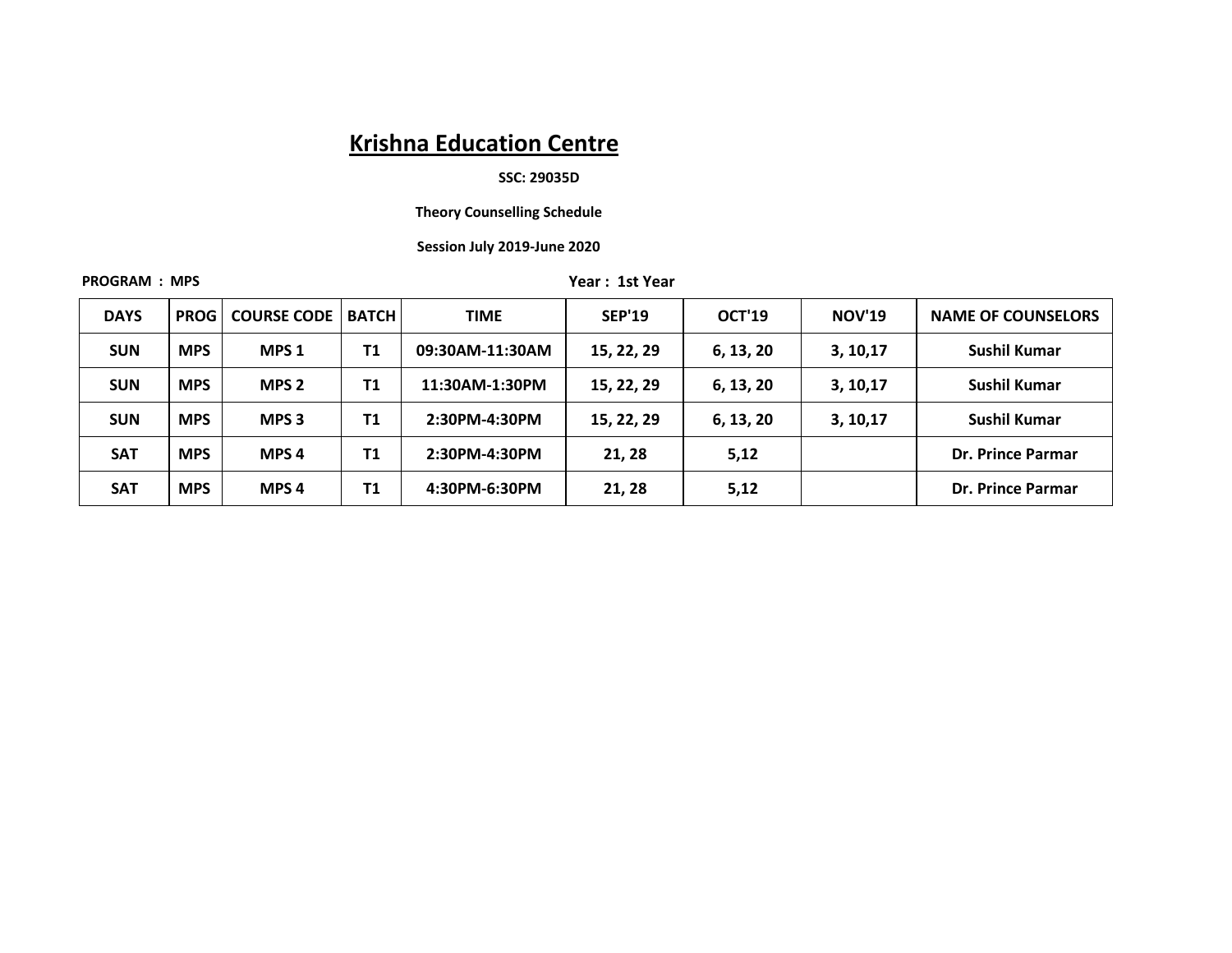#### **SSC: 29035D**

#### **Theory Councelling Schedule**

#### **Session July 2019-June 2020**

**Study Schedule for BAG and BCOMG, course code wise**

| <b>DAYS</b> | <b>COURSE CODE</b> | <b>BATCH</b> | <b>TIME</b>   | <b>SEP'19</b> | <b>OCT'19</b> | <b>NOV'19</b>  | <b>JAN'19</b> | <b>FEB'19</b>  | <b>NAME OF COUNSELORS</b> |
|-------------|--------------------|--------------|---------------|---------------|---------------|----------------|---------------|----------------|---------------------------|
| <b>SUN</b>  | <b>BEVAE 181</b>   | <b>T1</b>    | 2.30PM-4.30PM |               | 20            | 10,17,24       | 5             |                | <b>SARITA SHARMA</b>      |
| <b>SUN</b>  | <b>BEVAE 182</b>   | <b>T1</b>    | 4.30PM-6.30PM |               | 20            | 10,17,24       | 5             |                | <b>SARITA SHARMA</b>      |
| <b>SUN</b>  | <b>BHDLA 135</b>   | T1           | 2.30PM-4.30PM |               |               |                | 12,19,        | 2,             | <b>Amit Kumar</b>         |
| <b>SUN</b>  | <b>BHDLA 136</b>   | <b>T1</b>    | 4.30PM-6.30PM |               |               |                | 12,19         | $\overline{2}$ | <b>Amit Kumar</b>         |
| <b>SAT</b>  | <b>BHDLA 135</b>   | <b>T1</b>    | 2.30PM-4.30PM |               |               |                | 11,18,25      | 1              | <b>Amit Kumar</b>         |
| <b>SAT</b>  | <b>BHDLA 136</b>   | <b>T1</b>    | 4.30PM-6.30PM |               |               |                | 11,18         | $\mathbf{1}$   | <b>Amit Kumar</b>         |
| <b>SAT</b>  | <b>BPSC 131</b>    | T1           | 2.30PM-4.30PM | 21, 28        | 5,12,19       | $\overline{2}$ |               |                | Savita                    |
| <b>SAT</b>  | <b>BPSC 132</b>    | T1           | 4.30PM-6.30PM | 21, 28        | 5,12,19       | $\mathbf{2}$   |               |                | Savita                    |
| <b>FRI</b>  | <b>BEGLA 135</b>   | T1           | 2.30PM-4.30PM | 20,27,        | 4, 11, 18, 25 |                |               |                | Manju Tewari              |
| <b>FRI</b>  | <b>BEGLA 136</b>   | T1           | 4.30PM-6.30PM | 20,27,        | 4, 11, 18, 25 |                |               |                | Manju Tewari              |
| <b>FRI</b>  | <b>BHIC 131</b>    | <b>T1</b>    | 2.30PM-4.30PM |               |               | 1,8,15,22,29   | 3             |                | Anjali Thapiyal           |
| <b>FRI</b>  | <b>BHIC 132</b>    | <b>T1</b>    | 4.30PM-6.30PM |               |               | 1,8,15,22,29   | 3             |                | Anjali Thapiyal           |
| <b>WED</b>  | <b>BHDC 131</b>    | T1           | 2.30PM-4.30PM | 18,25         | 2,9,16,23     | 6,13           |               |                | Dr. Himanshi              |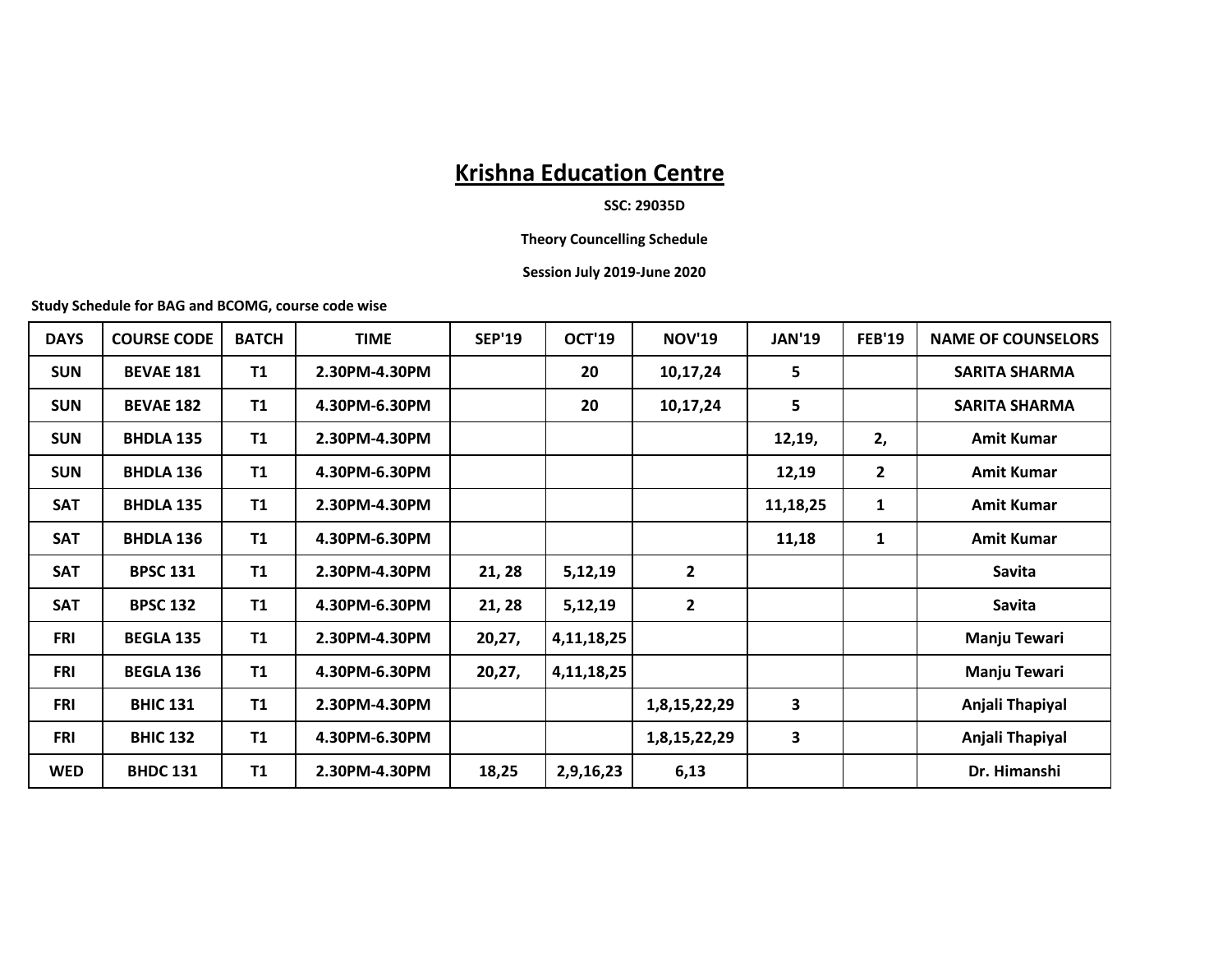| <b>WED</b> | <b>BHDC 132</b>  | <b>T1</b> | 4.30PM-6.30PM | 18,25 | 2,9,16,23 | 6,13  |             | Dr. Himanshi          |
|------------|------------------|-----------|---------------|-------|-----------|-------|-------------|-----------------------|
| <b>WED</b> | <b>BSOC 131</b>  | T1        | 2.30PM-4.30PM |       |           | 20,27 | 1,8,15,22   | Dr. Babita            |
| <b>WED</b> | <b>BSOC 132</b>  | <b>T1</b> | 4.30PM-6.30PM |       |           | 20,27 | 1,8,15,22   | Dr. Babita            |
| <b>FRI</b> | <b>BEGC 131</b>  | <b>T1</b> | 2.30PM-4.30PM |       |           |       | 10,17,24,31 | <b>Sheetal Dabral</b> |
| <b>FRI</b> | <b>BEGC 132</b>  | T1        | 4.30PM-6.30PM |       |           |       | 10,17,24,31 | <b>Sheetal Dabral</b> |
| THU        | <b>BHDAE 182</b> | <b>T1</b> | 2.30PM-4.30PM |       |           |       | 14,23,30    | Dr. Himanshi          |
| THU        | <b>BHDAE 182</b> | T1        | 4.30PM-6.30PM |       |           |       | 14,23,30    | Dr. Himanshi          |

**Additional Study Schedule for BCOMG**

| <b>THU</b> | <b>BCOC 131</b> | T <sub>1</sub><br>. . | 2.30PM-4.30PM | 19,26 | 3,10,17,24 |               |     | <b>Sheetal Dabral</b> |
|------------|-----------------|-----------------------|---------------|-------|------------|---------------|-----|-----------------------|
| THU        | <b>BCOC 132</b> | T1                    | 4.30PM-6.30PM | 19,26 | 3,10,17,24 |               |     | <b>Sheetal Dabral</b> |
| THU        | <b>BCOC 133</b> | <b>T1</b>             | 2.30PM-4.30PM |       |            | 7, 14, 21, 28 | 2,9 | <b>Sheetal Dabral</b> |
| THU        | <b>BCOC 134</b> | <b>T1</b>             | 4.30PM-6.30PM |       |            | 7, 14, 21, 28 | 2,9 | <b>Sheetal Dabral</b> |